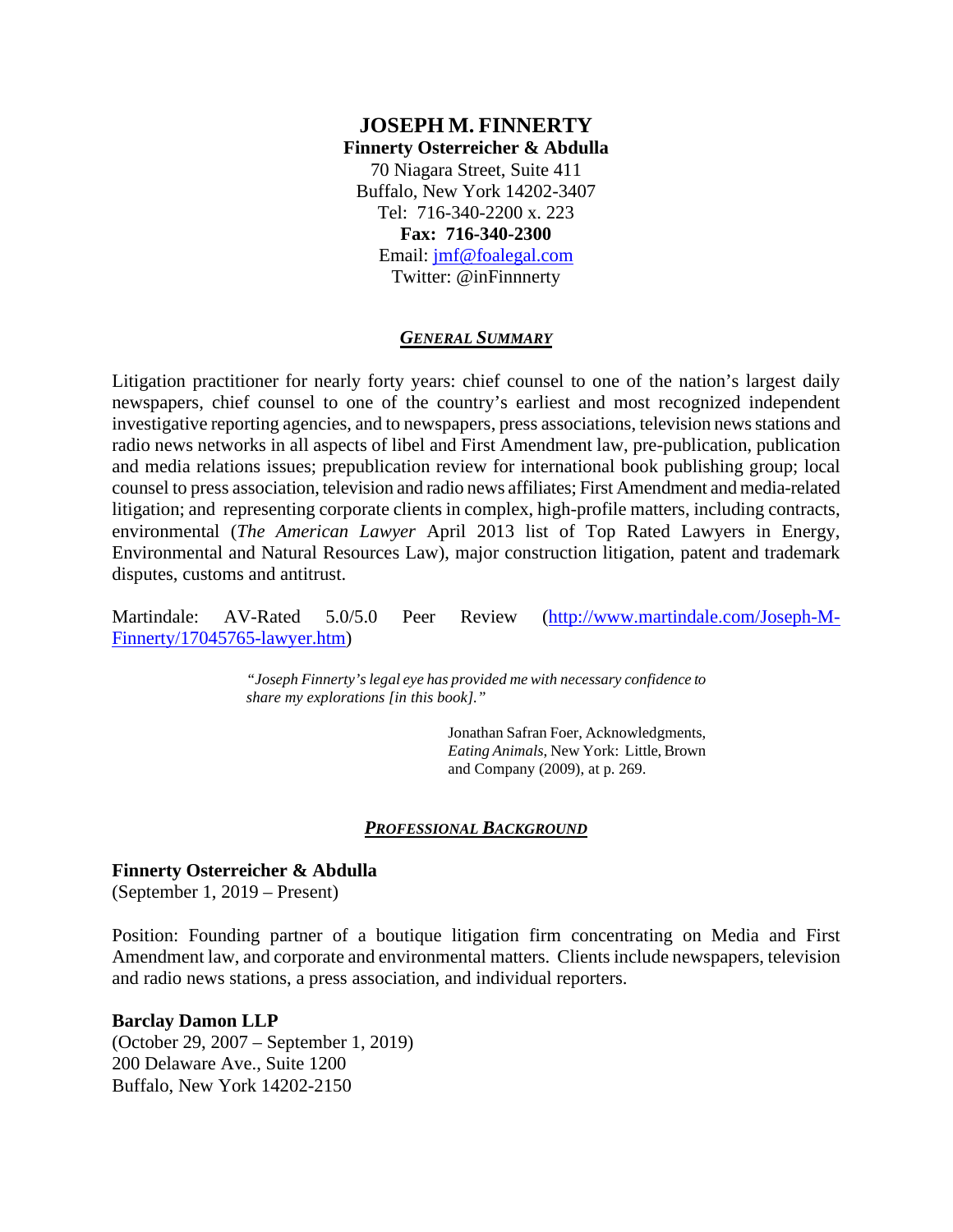Position: Equity Partner and Member (2007-2009) and Chair (2010-2019) of the firm's Media & First Amendment Practice Area; Member of the Intellectual Property Litigation, Commercial Litigation and Environmental practice areas.

### **Stenger & Finnerty**

**(**July 1, 1993 –October 29, 2007) 70 Niagara Street–The Third Floor Buffalo, New York 14202-3407

Position: Founding partner of a litigation firm concentrating on First Amendment, corporate and environmental matters.

Clients: one of the country's largest daily newspapers, television and radio news stations, a press association, reporters, a large petrochemical corporation, a major public utility, a manufacturer of heavy construction equipment, and a marine industry trade association.

### **Jaeckle, Fleischmann & Mugel**

(January 1, 1987 - June 30, 1993) Buffalo, New York

Position: Equity partner and Member of the firm's Litigation Department (Corporate and Commercial Litigation Group). Chairman of the firm's Recruiting Committee. Member of the U.S./Canada Free Trade Practice Group. Associate, Litigation Department: August 3, 1981 - December 31, 1986.

#### *Bar Admissions*

New York, 1982 U. S. District Court, Western, Northern, Eastern and Southern Districts of New York; U.S. Court of Appeals, Second Circuit U. S. Bankruptcy Court

#### *Professional Memberships*

The National Press Club Washington, D. C. (Member: Freedom of the Press Committee)

Media Law Resource Center (Member: Pre-Publication, Membership, Pre-Trial and Litigation Committees)

Bar Association of Erie County (Former Member: Committees on Appellate Practice; Practice and Procedure in State Courts; Practice and Procedure in Federal Courts)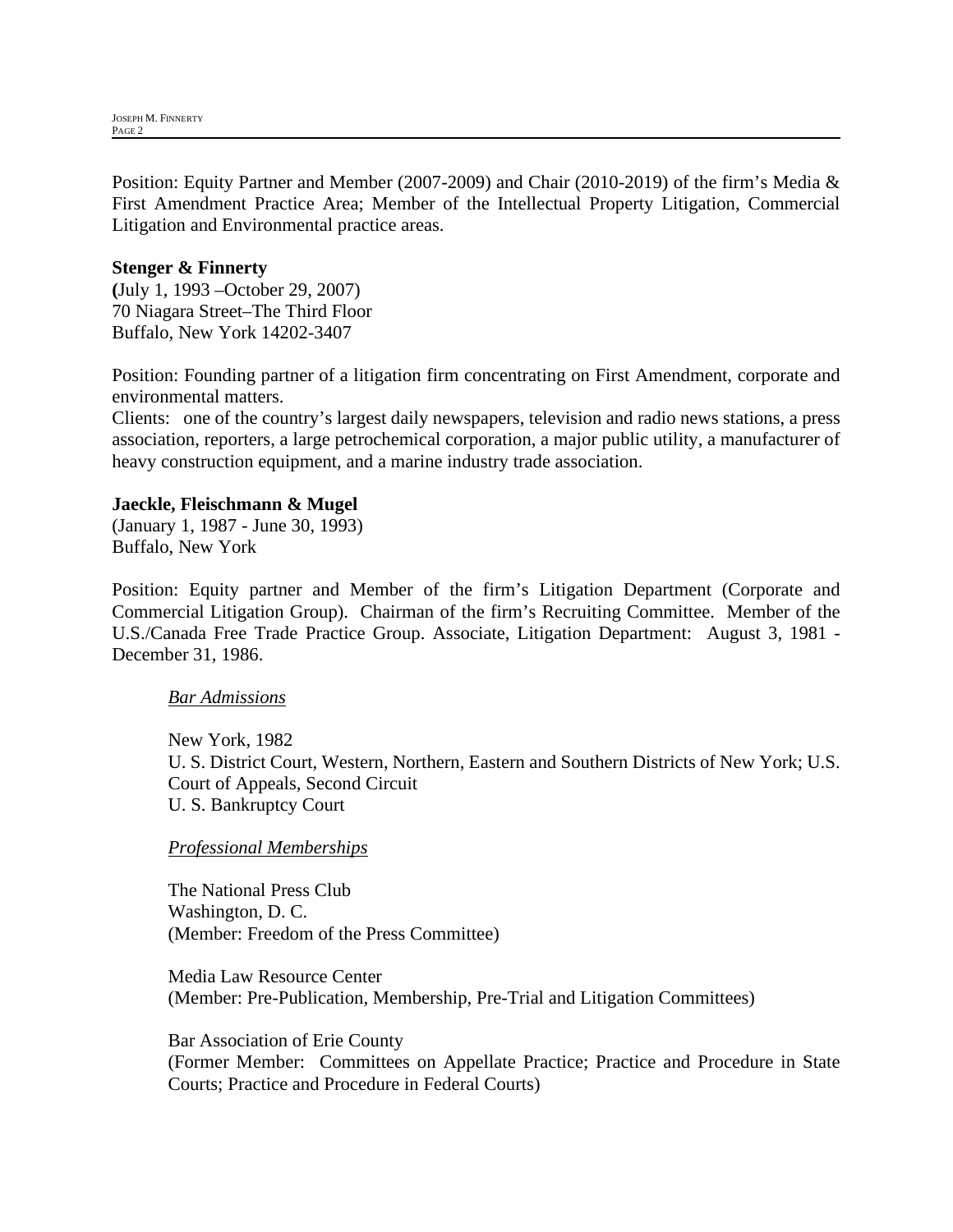New York State Bar Association (Member, Committee on Media Law; Member, Task Force in Free Expression in the Digital Age)

American Bar Association (Member: Forum on Communications Law; Appellate Advocacy Committee)

## *EDUCATION*

### *Undergraduate:*

#### **Washington & Lee University**

Lexington, Virginia Bachelor of Arts, *cum laude*, 1976 (English Literature) Phi Eta Sigma Honor Society; John H. Hamilton Scholarship in Greek Honor Roll, Dean's List Psi Upsilon Fraternity (President, Treasurer, Secretary)

### *Graduate:*

## **Wake Forest University**

Winston-Salem, North Carolina (Masters Program, English Literature, 1976-77) The Wake Forest University Fellowship

#### **University of Scranton**

Scranton, Pennsylvania (Masters Program, English Literature, 1977-78)

#### *Law:*

**Mercer University** The Walter F. George School of Law Macon, Georgia Juris Doctor, *cum laude,* 1981 Editor-in-Chief, *Mercer Law Review*, 1980-81 Author, "Lost on the High Seas," 31 *Mercer L. Rev*. 1081 (1980) Charles Elihu Nadler Award for Dedication to Excellence in Legal Writing Finalist: Author's Court Award of the State Bar of Georgia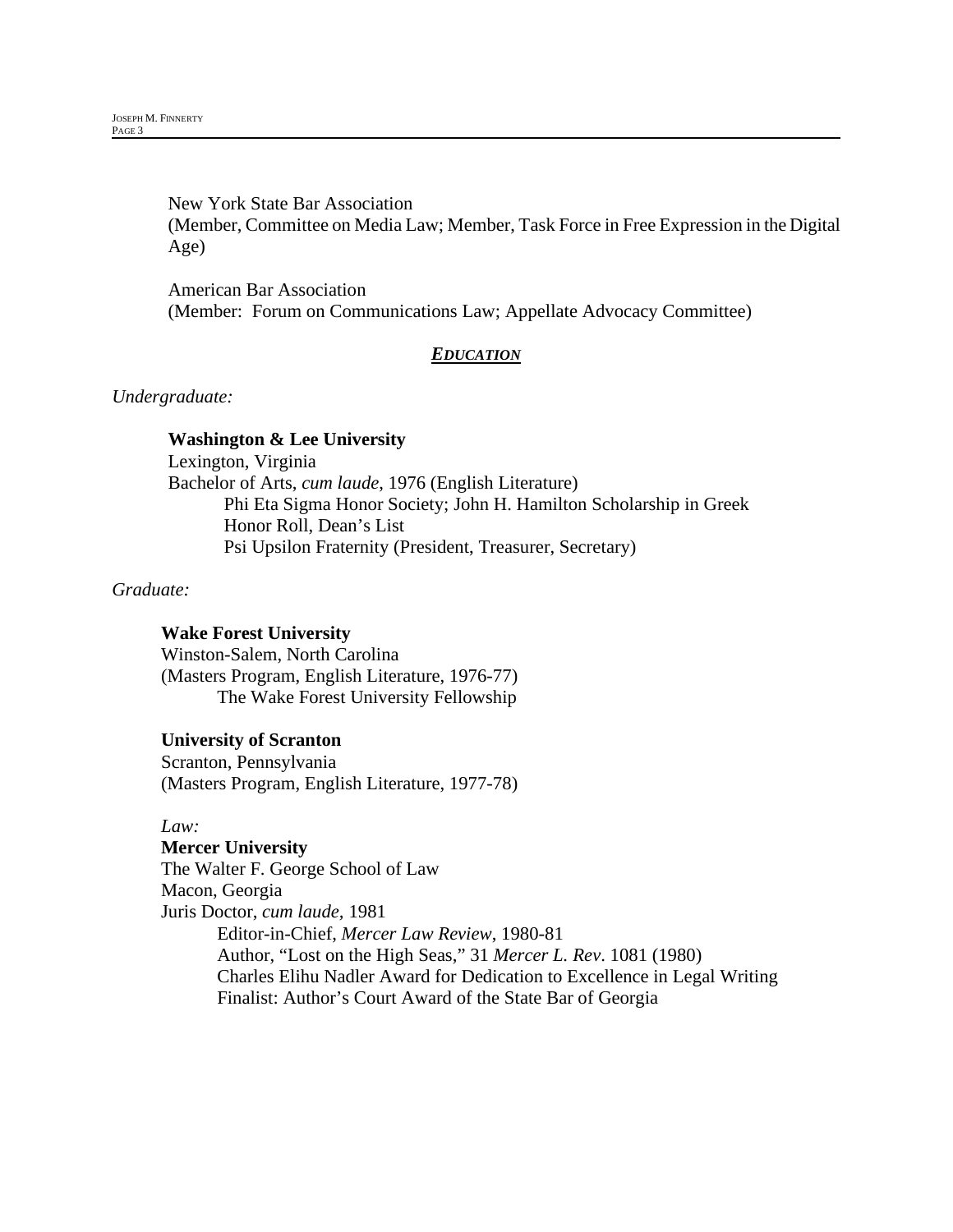### *HIGHLIGHTS--PROFESSIONAL*

#### *FIRST AMENDMENT/PRESS*

• Chief legal counsel to one of the country's largest daily newspapers (622,000 daily and 839,000 Sunday readers). Has defended and managed an ongoing caseload of dozens of libel claims (electronic and print) for the newspaper, newspaper groups, television news stations and radio news networks. Chief legal counsel to an independent investigative news agency. Pre-publication review and vetting of articles and editorials on a daily deadline basis. Regular pre-publication review of book manuscripts for major international publishing group. Counseling of press clients on compliance with jurisprudential, statutory and professional journalistic principles, press relations. Has represented the newspapers, as well as a national press association, in litigation over courtroom and public records access issues. Has represented newspaper, television and radio news clients in resisting government prior restraint and government and private litigant-issued subpoenas. Has represented college and university newspapers, including *Washington Square News* (New York University) and *The Spectrum* (State University of New York). (Has served as a source and consultant on press law issues for academics and news organizations in the U.S. and Canada.)

### *CONTRACTS (SIGNIFICANT CASES)*

- *Kenford Company, Inc. and The Dome Stadium, Inc. v. The County of Erie, et al.* Special Counsel to the defendant County and related entities in a breach of contract action seeking damages of over six hundred million dollars in alleged reliance and expectancy damages for failure of the defendants to construct a domed stadium in 1970. Longest civil jury trial in New York state court history (thirteen months). Defendants' conservative damages theories prevailed. The New York Court of Appeals' (the state's highest court) decisions, known as *Kenford I* and *Kenford II*, are acknowledged to be the most important recent contracts damages determinations in New York jurisprudence and are widely influential in commercial cases in which lost profits damages are at issue.
	- *Occidental Chemical Corporation, et al. v. The Hartford Accident and Indemnity Company, et al.* Prosecution of claims under contracts of insurance for reimbursement of defense costs and damages paid for environmental liabilities stemming from, among other disposal sites, the Love Canal. Approximately one billion dollars of defense and indemnity claims were asserted under more than three hundred insurance contracts issued during a period of five decades by over fifty domestic and foreign carriers. The nation's most visible and mostwatched environmental coverage case. Organized and managed litigation teams and coordinated the efforts of in-house and co-counsel, at times scores of attorneys and paralegals and over one hundred technical workers, in various litigation tasks, including a document review involving over 23,000,000 pages that resulted in document productions totaling over 9,000,000 pages. Achieved, by settlements, recovery of over three hundred million dollars--some of the largest settlements in the environmental coverage area.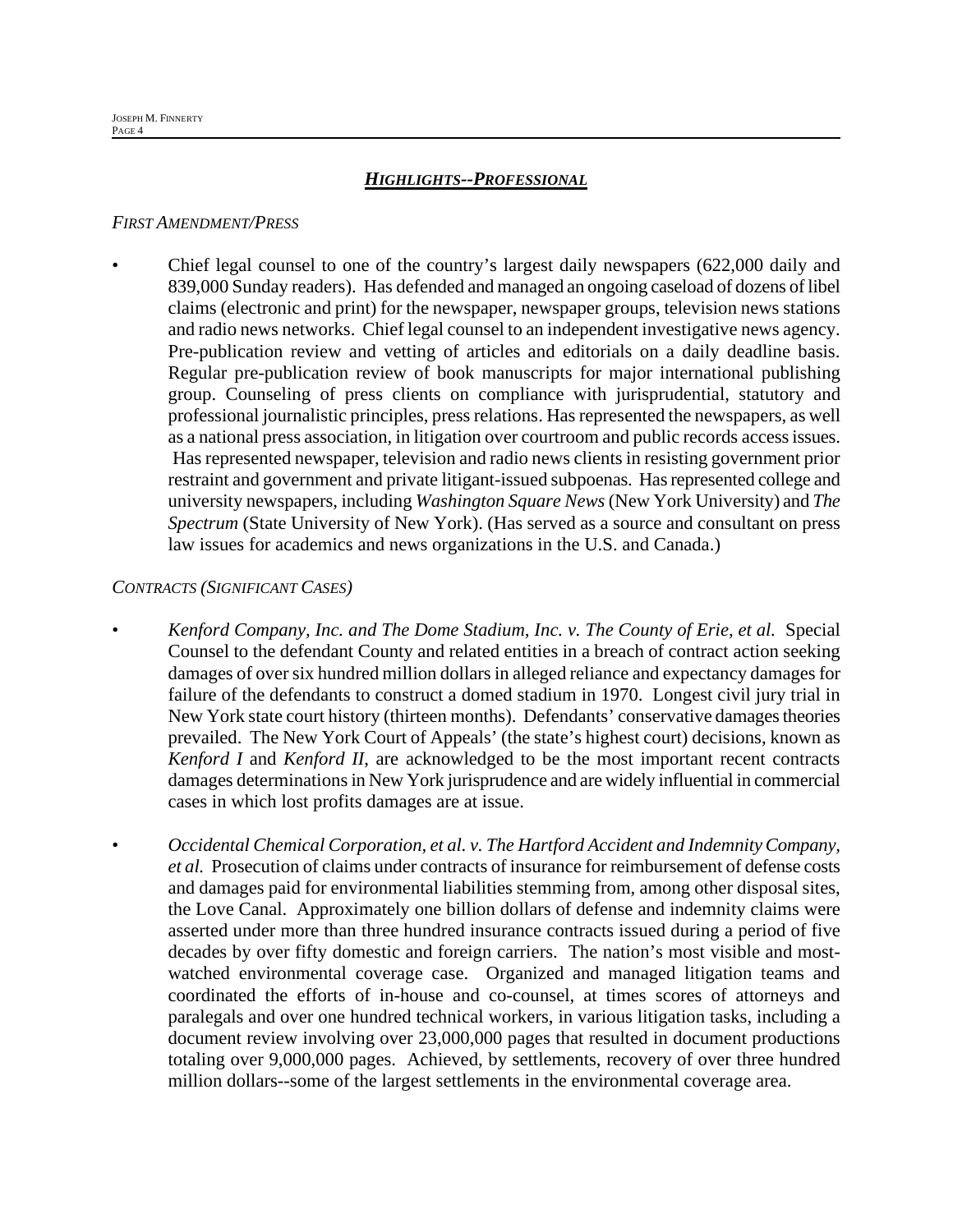• *Camp Dresser & McKee Inc. v. The City of Niagara Falls.* Representation of design engineer/construction manager in contract action/construction-and-design-failure litigation involving high-profile wastewater treatment plant project widely covered by the media (including, among others, the CBS News weekly news magazine, *60 Minutes*).

# *PUBLIC INTEREST LITIGATION*

Selected by major Western New York charitable foundation to develop and lead a legal challenge to federal approval of a New York State/Native American (Seneca Nation of Indians) Gambling Compact, adopted pursuant to the federal Indian Gaming Regulatory Act ("IGRA"), which designated the city of Buffalo as a venue for construction and operation of a major off-reservation casino gambling resort. Formed a ten-attorney legal team and developed a legal strategy involving separate litigations in state and federal courts. Developed an oversight entity consisting of leading citizens to coordinate legal and media activities. *See discussion of Citizens Against Casino Gambling in Erie County, et al. v. Kempthorne, Secretary of the Interior, et al.,* within *SIGNIFICANT AND REPRESENTATIVE DECISIONS* below. *See, e.g., The New York Times*, April 17, 2006 'A Casino Proposal that was Once Lauded is now Drawing Criticism," by David Staba (Section B, Page 3); *The New York Times*, "Buffalo Looks for Work but Debates Casino's Value," by Ken Belson, February 19, 2007; *The Wall Street Journal*, "The Property Report: Blueprint Buffalo," by Maura Webber Sadovi, B6, February 21, 2007.

## *ENVIRONMENTAL*

- Listed by *The American Lawyer* (April 2013) as a 'Top Rated' lawyer in Energy, Environmental and Natural resources law.
- Ongoing representation of a major public utility client in environmental litigation and administrative proceedings involving disposal sites across New York, including substantial Clean Air Act and Superfund litigations, proceedings and negotiations with government agencies, as well as legal representatives of corporate potentially responsible parties (PRPs); CERCLA cost-recovery actions and negotiations; negotiation of participation agreements; service on PRP steering committees for litigations and clean-up projects; participation in allocation proceedings; management of defense of private damages claims (including class actions) related to contamination and disposal sites.

## *ANTITRUST*

- *Zimmerman v. RCA, et al.* Successful defense of multi-million dollar state law antitrust allegations against consumer electronics manufacturer.
- *Captain's Cove of Erie County, Inc. et al. v. Marine Trades Association of Western New York, Inc., et al.* Successful defense of multi-million dollar federal antitrust law claims; ongoing compliance counseling of trade association client.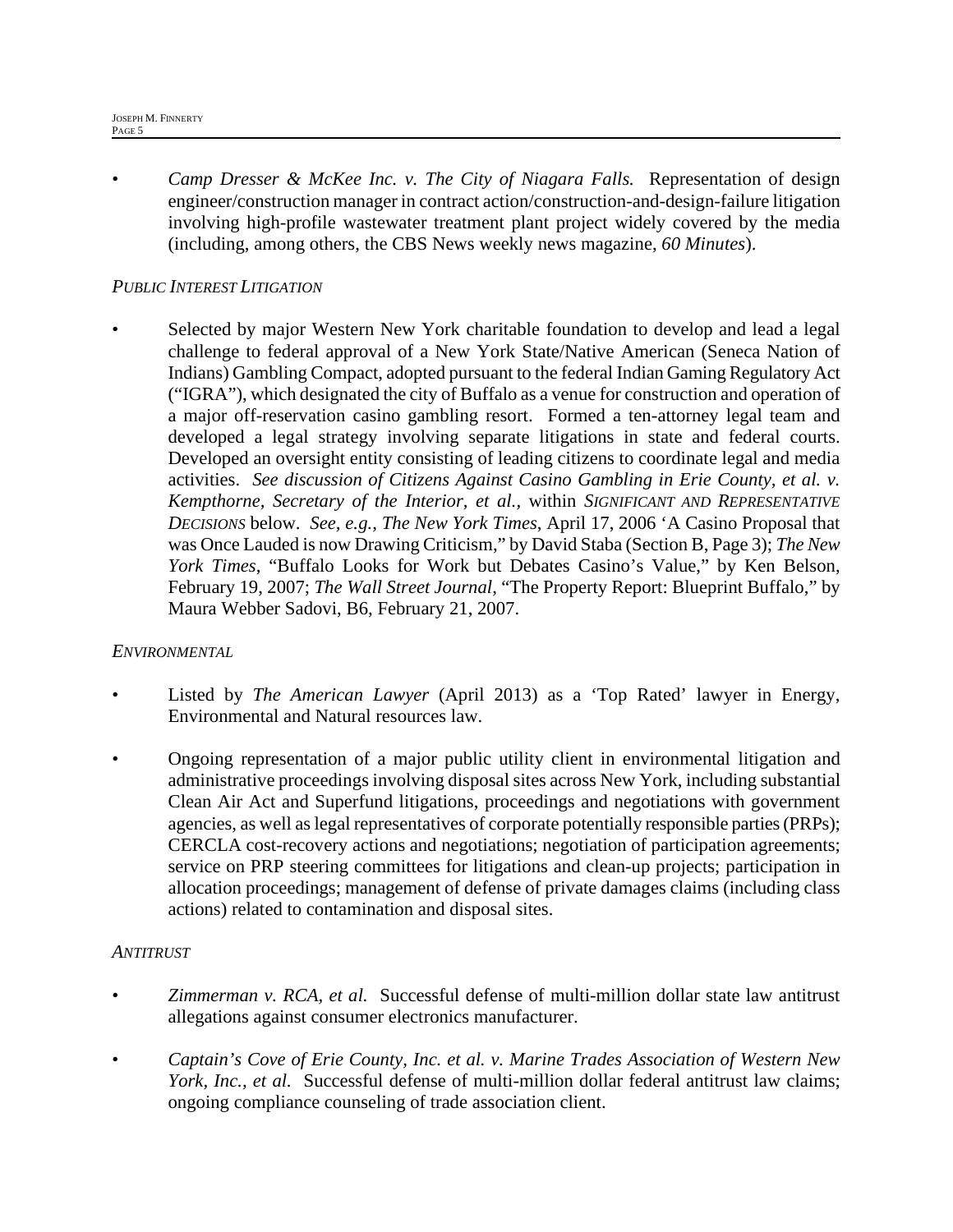#### *PATENTS AND TRADEMARKS*

Successfully defended New York City garment district generic parts manufacturer and distributor against patent and trademark infringement claims. *See Eastman Machine Company v. Diamond Needle Corp.*, below.

### *SIGNIFICANT AND REPRESENTATIVE DECISIONS*

### FIRST AMENDMENT/MEDIA/LIBEL & DEFAMATION

*Reddy v. WSYR NewsChannel 9 (ABC News), Newport Television, LLC and Christie Casciano,* New York Supreme Court, Onondaga County (Syracuse), Index No. 2011-2453, November 14, 2017 (Karalunas, J.), *aff'd* 2018 NY Slip Op 07576 (4<sup>th</sup> Dep't Nov. 9, 2018), Defamation defense of news organization defendants in which court granted motions to declare the plaintiff a public figure and awarding summary judgment dismissing claims asserted by dentist over a news report and broadcast in which the station erred by reporting she had been banned from practice as a result of unprofessional conduct when in fact her practice had only been restricted to certain procedures. The court later denied plaintiff's motion to reconsider and for relief from the judgment (Order entered January 2, 2018). The decisions are on appeal to the Appellate Division,  $4<sup>th</sup>$  Department (Oral argument scheduled September 13, 2018).

*Swiezy and Greenleaf Development & Construction, LLC v. Investigative Post, Inc. and Daniel Telvock,* Index No. 804436/2017, December 5, 2017 (Montour, J.), plaintiffs in defamation action against independent investigative news agency declared to be public figures.

*The Buffalo News, Inc. and WKBW-TV (Scripps Media/ABC News) v. Buffalo Police Department, et al.,* New York Supreme Court, Erie County, Index No. 813301/2016 (November 30, 2016), Special Proceeding contesting police department's refusal to release graphic video of brutal beating of African-American arrestee by Caucasian police officer; the beating resulted in imposition of federal felony charges against the officer for civil rights violations. Settled during pendency of appeal to Appellate Division, Fourth Department, with release to the press clients of jailhouse beating video. *See* "Buffalo police officers watch as handcuffed man is beaten," *The Buffalo News*, February 20, 2019, A-1; "Cellblock beating video stirs outrage: City officials say images are 'disturbing'," *The Buffalo News*, February 21, 2019, B-1; "Editorial: A win for public access as jailhouse video is released…," *The Buffalo News*, February 25, 2019; "Jurors quizzed about jail beating video in unrelated police brutality trial," *The Buffalo News,* February 21, 2019.

*Investigative Post, Inc. and Gannett Inc. v. Fort Schuyler Management Corporation,* New York Supreme Court, Albany County, Index No. 2764-15 (May 15, 2015), proceeding by press organizations to require disclosure of documentation concerning bidding on public benefit projects associated with Gov. Andrew Cuomo's "Buffalo Billion" economic development project; after the proceeding commenced, the defendant affiliate of the State University of New York produced all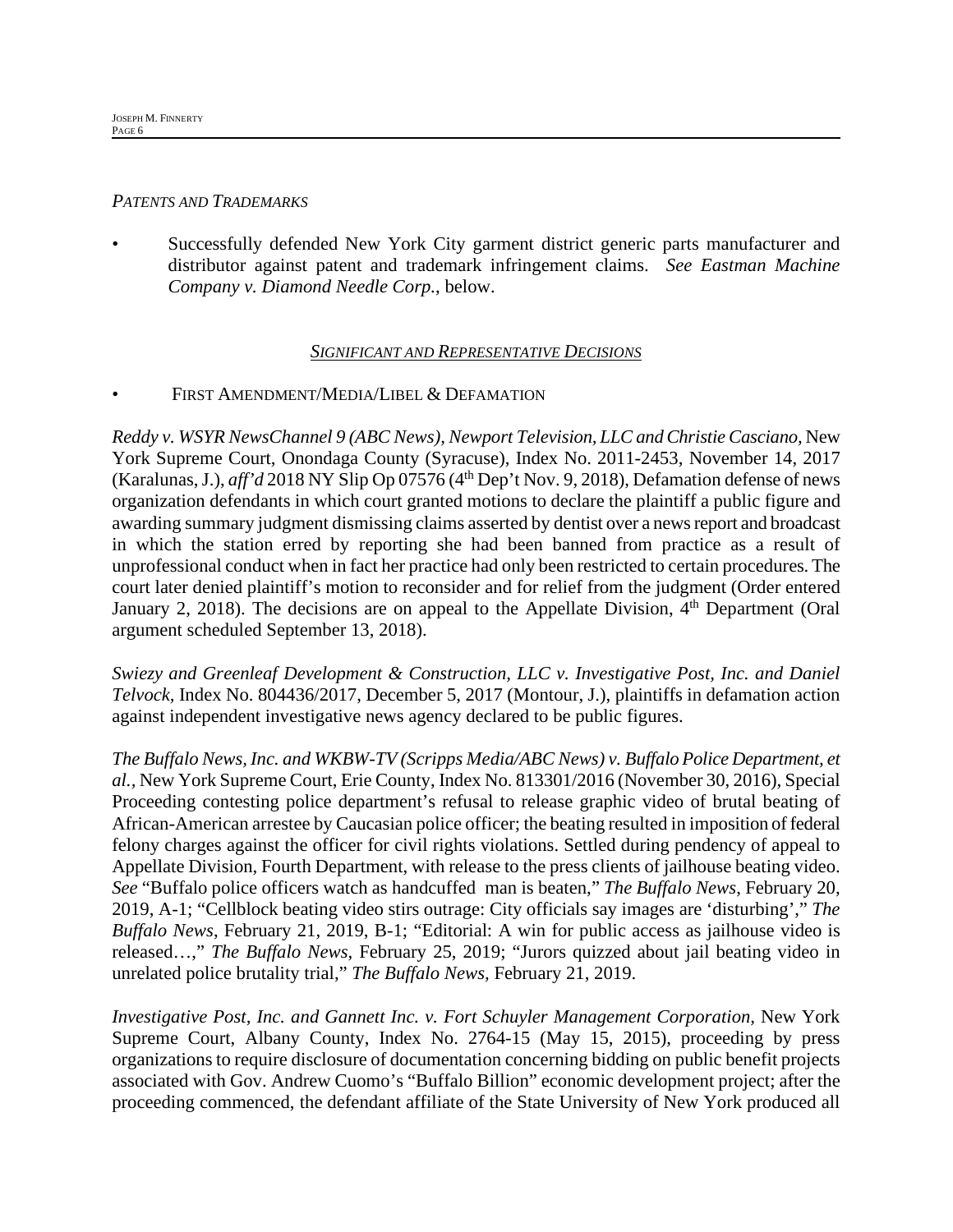requested records; clients' press coverage based on the released documentation led directly to indictments by U.S. prosecutor Preet Bharara against state officials and private contractors. *See* "IPost Sues over Suppression of Records," May 19, 2015; "State Relents on Buffalo Billion Records," July 28, 2015; "Round Investigative Post's Reporting Buffalo Billion," September 22, 2016 (www.investigativepost.org).

*Christopher J. Alf v. The Buffalo News, Inc.,* 100 A.D. 3d 1487, 953 N.Y.S. 2d 797, 2012 N.Y. App. Div. LEXIS 7783, 2012 NY Slip Op 7785 (4<sup>th</sup> Dep't 2012), 21 N.Y.3d 988, 972 N.Y.S. 2d 206, 995 N.E.2d 168 (2013), New York Court of Appeals unanimous affirmance of newspaper's trial court and Appellate Division victories on summary judgment under N.Y. Civil Rights Law fair report privilege: the paper's reports of the criminality of plaintiff's air cargo company and its multi-million dollar cheating of the U.S. government were fair and true. *See* Media Law Resource Center, *MediaLawLetter* (July 2013), at pp. 16-18.

*Hamburg Central School District, et al. v. Stephenson, et al. (Application to Quash Subpoena Seeking to Identify Anonymous Blogger Journalist)*, New York Supreme Court, Erie County (Devlin, J.), Index No. 2012-002141, June 17, 2013: successfully asserted the First Amendment right to publish anonymously on *a* motion to quash government agency subpoena which sought court order to force Google Inc. to release information that would identify an anonymous blogger/citizen journalist who maintained a website reporting news about local school district, lampooning the actions of its School Board and administrators. *See The Buffalo News,* 'Thorn-in-the-side blogger to stay anonymous,' by Barbara O'Brien, June 18, 2013 (City and Region, p.1); *see also The Buffalo News,* Editorial: "Hamburg School Board should drop effort to intimidate blogger into silence," May 16, 2013; *Artvoice*, "Hamburg and the Constitution," by Alan Bedenko, May 10, 2013; Media Law Resource Center *MediaLawDaily*, June 18, 2013. *And see* hamburgschoolethics.blogspot.com.

*The Buffalo News, Inc., Petitioner, v. The School District of the City of Buffalo, Dr. Pamela C. Brown, et al., Respondents,* New York Supreme Court, Erie County (Index No. 2012-3936), filed November 26, 2012: successful Art. 78 proceeding by newspaper to dislodge records concerning fired School District administrator accused of financial mismanagement and improprieties in distribution of \$100,000,000 in annual federal grants.

*White v. Berkshire Hathaway, Inc. and Henry L. Davis,* 10 Misc.3d 254, 802 N.Y.S. 2d 910 (Sup. Ct. Erie Co. 2005) – headline of article (to which plaintiff limited his case after an earlier decision granting defendants' motion to declare him a public figure, *see below*) –which read, "Unscrupulous operation gouges nursing home," was 'fair index' of accompanying article and, thus, was not separately actionable and, in any event, the use of the verb, "gouges," was not malicious in the context of the case. *See The New York Law Journal* October 14, 2005, "Suit by Libel Plaintiff Deemed a Public Figure is Dismissed," by John Caher (Albany Bureau Chief); Reporters Committee for Freedom of the Press, *News Media Update*, October 17, 2005 (October 31, 2005, Vol. 11, No. 21), "Developer ruled limited purpose public figure, loses defamation suit," by Casey Murray; Media Law Resource Center, *MediaLawDaily*, October 19, 2005, by Raphael Cunniff.

*Cottrell v. Berkshire Hathaway, Inc.*, \_\_\_ Misc. 2d \_\_\_, 798 N.Y.S.2d 846, 2004 WL 3390053 (Sup.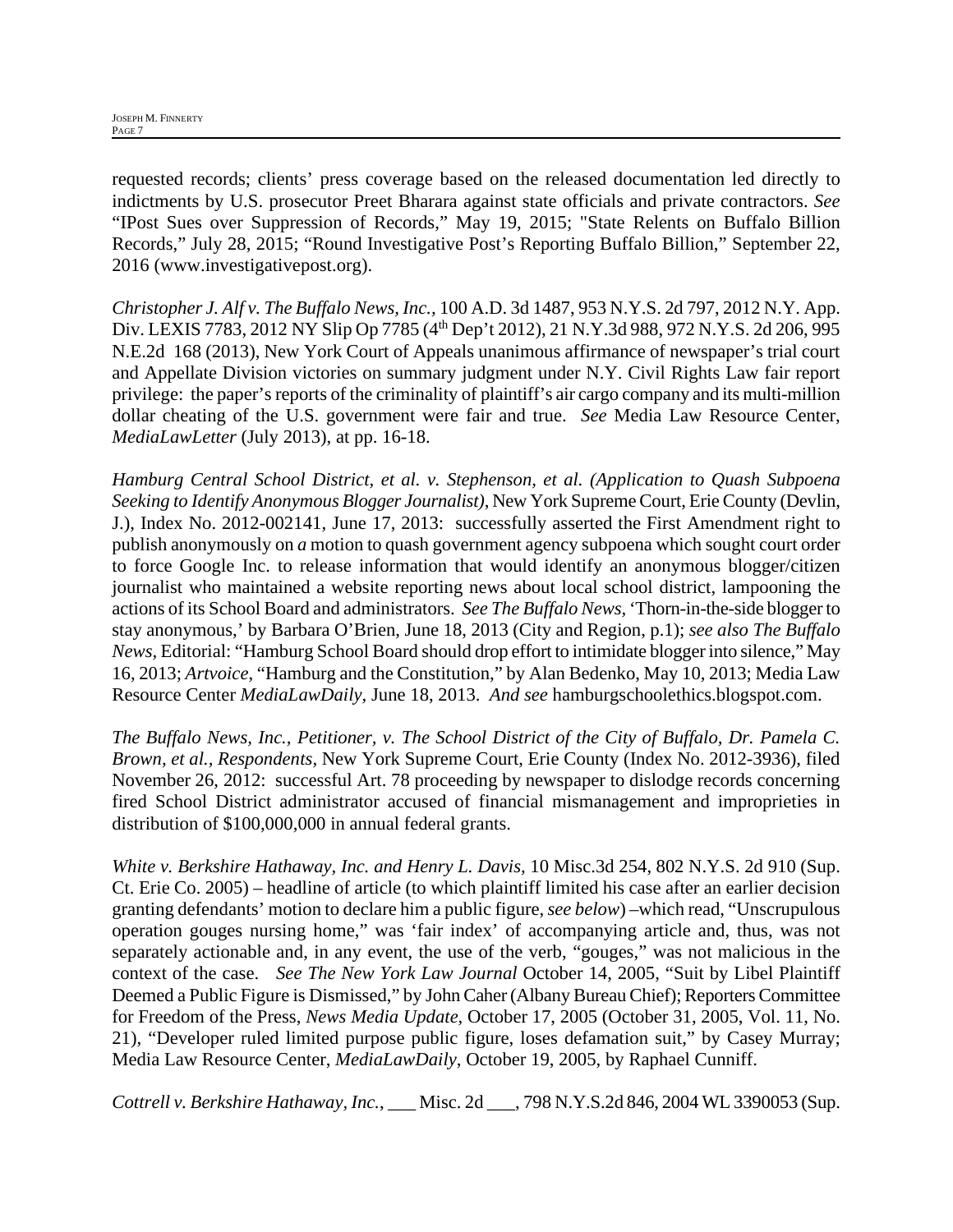Ct. Erie Co. 2004) (Mahoney, J.), *aff'd* 26 A.D. 3d 786, 809 N.Y.S. 2d 714 (4th Dep't 2006) – use of the term 'rival' to describe the relationship of the plaintiff with the subject of the article, a notorious murderer, drug dealer, gang leader and extortionist who was about to be tried on federal indictments, was not grossly irresponsible, even though the plaintiff had no criminal record, when reporter relied on police and prosecutorial information in compressing the facts of the enmity between the two into the single word at issue. *See The New York Daily Record* June 22, 2005, "Defamation Case Against Newspaper Dismissed," by Helen Nguyen.

*Jane Doe et al. v. New York University, In Re The Washington Square News, Intervenor,* 6 Misc.3d 866, 786 N.Y.S. 2d 892-904 (Sup. Ct. New York Co. December 8, 2004)(Edmead, J.) (with Michael J. Grygiel, Esq., McNamee, Lochner, Titus & Williams, Albany, New York) – Successful motion to intervene on behalf of *The Washington Square News* to oppose prior restraint against publication of names of sex offense victims in their civil action against University for assaults that occurred in dormitory; newspaper had obtained the information during standard news gathering activities, *i.e.,* routine court docket searches; also successfully opposed plaintiffs' request to seal the record of the civil proceedings. A case of first impression on issues concerning student press at private University. Opinion of Hon. Carol Robinson Edmead, J.S.C. *SeeColumbia Spectator*, December 3, 2004, p. 1, "Court Says NYU Paper Can Print Student Names," by Kira Goldenberg*; Washington Square News; New York Law Journal* December 1, 2004, p.1, "Bid to Impose Prior Restraint on Student Newspaper Fails," by Elizabeth Stull; Media Law Resource Center, *MediaLawDaily*, December 3, 2004; Media Law Resource Center, *MediaLawLetter* December 2004 at 28; *see also* Student Press Law Center, *News Flash*, December 17, 2004, www.splc.org*; FSView and Florida Flambeau* (The Student Newspaper of the Florida State University), December 21, 2004, www.fsunews.com*. SPLC Report*: *College Censorship*-- "Newspaper Not Bound by Court Order (Trial Court Ruling Grants NYU Student Newspaper Independent Status)," Vol. XXVI, No. 3 (Fall 2005), p.23.

*Sydney Cottrell v. Berkshire Hathaway, Inc. d/b/a The Buffalo News, Murray B. Light and Dan Herbeck*, Supreme Court of New York, Erie County Index No. I 1995-7354 (November 24, 2003)– Motion for Judicial Disqualification or Recusal (based on threats by jurist, before whom newspaper was defendant in defamation action, to 'harm' newspaper when it refused to cooperate with his demands regarding publication of news article regarding unrelated case); *see* The New York Law Journal, December 5, 2003, "Judge's Threat to Paper Leads to His Recusal," by John Caher; Pointeronline, Romenesko, December 2, 2003, "Judge who wants to 'hurt' newspaper won't hear libel case;' *Editor & Publisher Magazine*, E & P News, December 9, 2003, "Did judge try to buffalo editors? Allegedly threatened to 'hurt' newspaper," by Joe Strupp; Reporters Committee for Freedom of the Press, *News Media Update*, (Bulletin) December 1, 2003, "Judge threatens newspaper; recuses himself from libel case–After making retaliatory threats against *The Buffalo News* if it published a story about an arrested attorney, a state trial judge stepped down from a libel case he was presiding over that involved the paper," by Jim Lemberg, *and see News Media Update*, December 15, 2003, Vol. 9, No. 24; *The Buffalo News*, November 25, 2003, "Judge is asked to step aside in case against The News," by Michael Beebe; *The Buffalo News*, December 2, 2003, "Judge takes himself off case against The News," by Robert J. McCarthy; Media Law Resource Center, *MediaLawLetter December 2003, p. 18,* "Judge Recuses Himself from Libel Suit After Threatening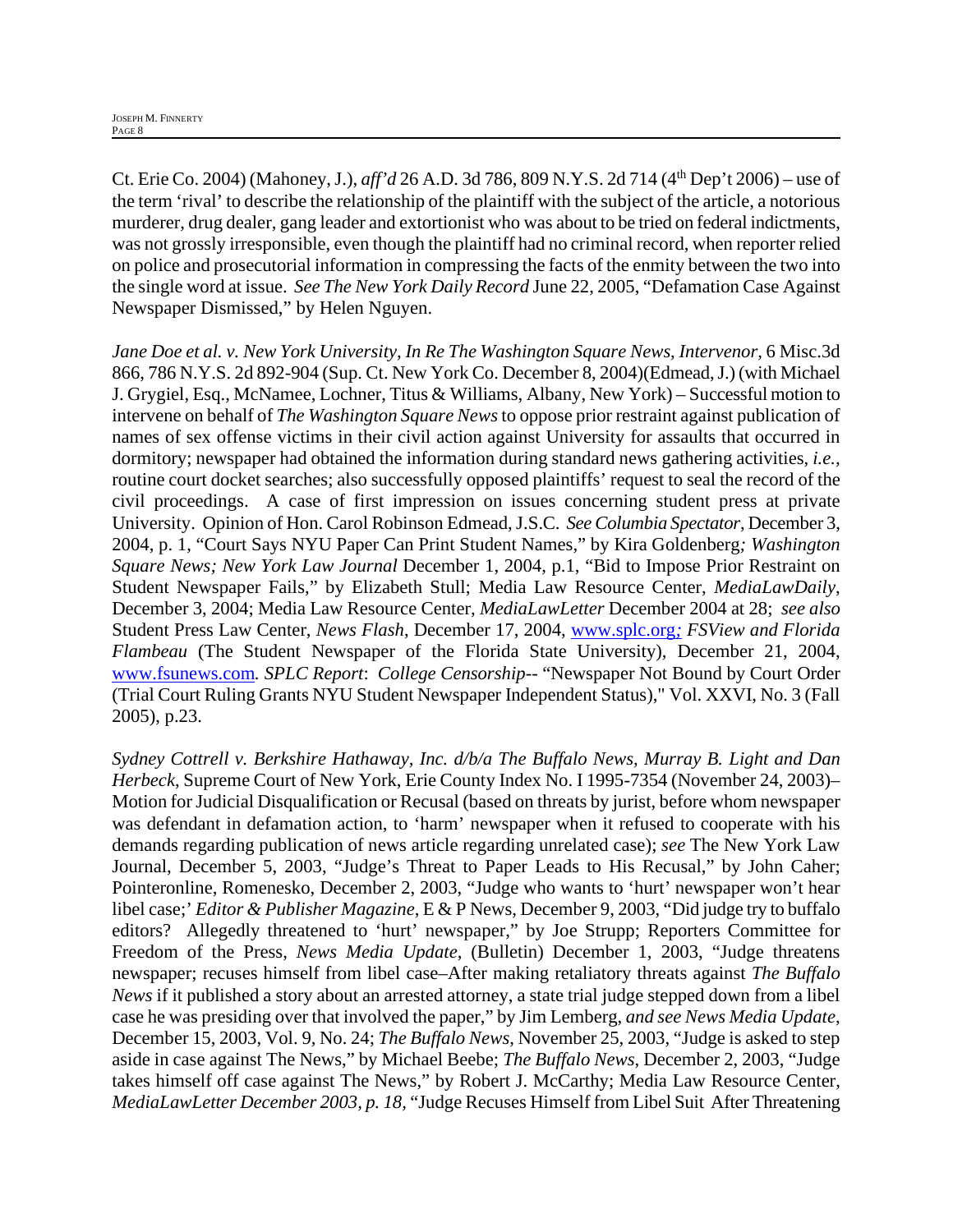Newspaper in an Unrelated Case," by Charles Burger.

*United States v. Mohamed Kaid, et al.,* Case No. 99-CR-131-A (W.D.N.Y., subpoena dated October 2003) – successfully negotiated U.S. Attorney's withdrawal of subpoena issued to investigative reporter regarding his reportage of cigarette-smuggling operation.

*Data Track Account Services Inc., et al. v. Curtis W. Lee* (Supreme Court, Erie Co. Index No. I-1999-960, proceedings from July 2001 through October 2002) – successful resistance of subpoena of investigative reporter's notes of interview with and documents allegedly received from 'whistleblower' in civil contempt trial of utility company's claims concerning disclosures and related news coverage; resisted testimony concerning both confidential and unpublished non-confidential news provided by source; successfully vacated orders of three previously assigned judges sealing court records and denying access to courtroom proceedings, obtained both release of records and courtroom access throughout trial.

*The Buffalo News, a Division of OBH, Inc., et al., Complainants, v. John Barry d/b/a Bronx Consumer, Inc. f/k/a Domains or Best Domains, Respondents,* National Arbitration Forum (James A. Carmody, Esq., Panelist), March 31, 2003, Claim No. FA0302000146919–successful action within ICANN Uniform Domain Name Dispute Resolution Policy against cyber-squatter for transfer of domain name based on bad faith confusing use of trademark.

*White v. Berkshire Hathaway, Inc., The Buffalo News and Henry Davis*, Supreme Court of New York, Erie County, Index No. 1995/3771, 195 Misc. 2d 605, 759 N.Y.S. 2d 638, 2003 N.Y. Misc. LEXIS 211, 2003 W.L. 1700100 (Lane, J.), decided March 25, 2003, *aff'd* 5 A.D.3d 1083, 773 N.Y.S.2d 664 (4<sup>th</sup> Dep't 2004) (adopts expansive multi-factor public figure analysis and holds plaintiff is limited purpose public figure despite 12-plus year gap in publicity prior to allegedly defamatory article and editorial); *see* Media Law Resource Center *MediaLawLetter* April 2003, pp.23-ff.; *see also* Reporters Committee for Freedom of the Press *News Media Update* Vol. , No. (April , 2003); *see also The [Rochester, N.Y.] Daily Record* May 30, 2003, Number 104, pp. 1, 3.

*People v. James C. Kopp* (Indictment No. 98-2555-S01) – anti-abortion activist committed sniperstyle murder of abortion physician in his home; defendant confessed to the crime in a jailhouse interview with two newspaper reporters, resulting in exclusive story in nationally-covered prosecution (*see* decision below regarding successful motion for camera coverage of murder trial); defended reporters from District Attorney subpoenas to testify and produce notes during murder trial.

*People v. Kopp, The Buffalo News, et al., Intervenors. The Buffalo News*, *A Division of OBH Inc. and Robert Kirkham, Plaintiffs v. The State of New York, et al., Defendants*, 2003 N.Y. Misc. LEXIS 211, 756 N.Y.S. 2d 830-835 (Sup Ct. Erie Co. 2003), Index No. I2002-13043, Indictment No. 98- 2555-S01 (intervention to photograph trial of right-to-life sniper murder of abortion provider and declaratory judgment action asserting constitutional challenge to N.Y. Civil Rights Law Section 52, a ban on camera coverage of state court proceedings) – newspaper prevailed in construing statutory camera ban to be inapplicable to still photography; *see* The New York Law Journal (American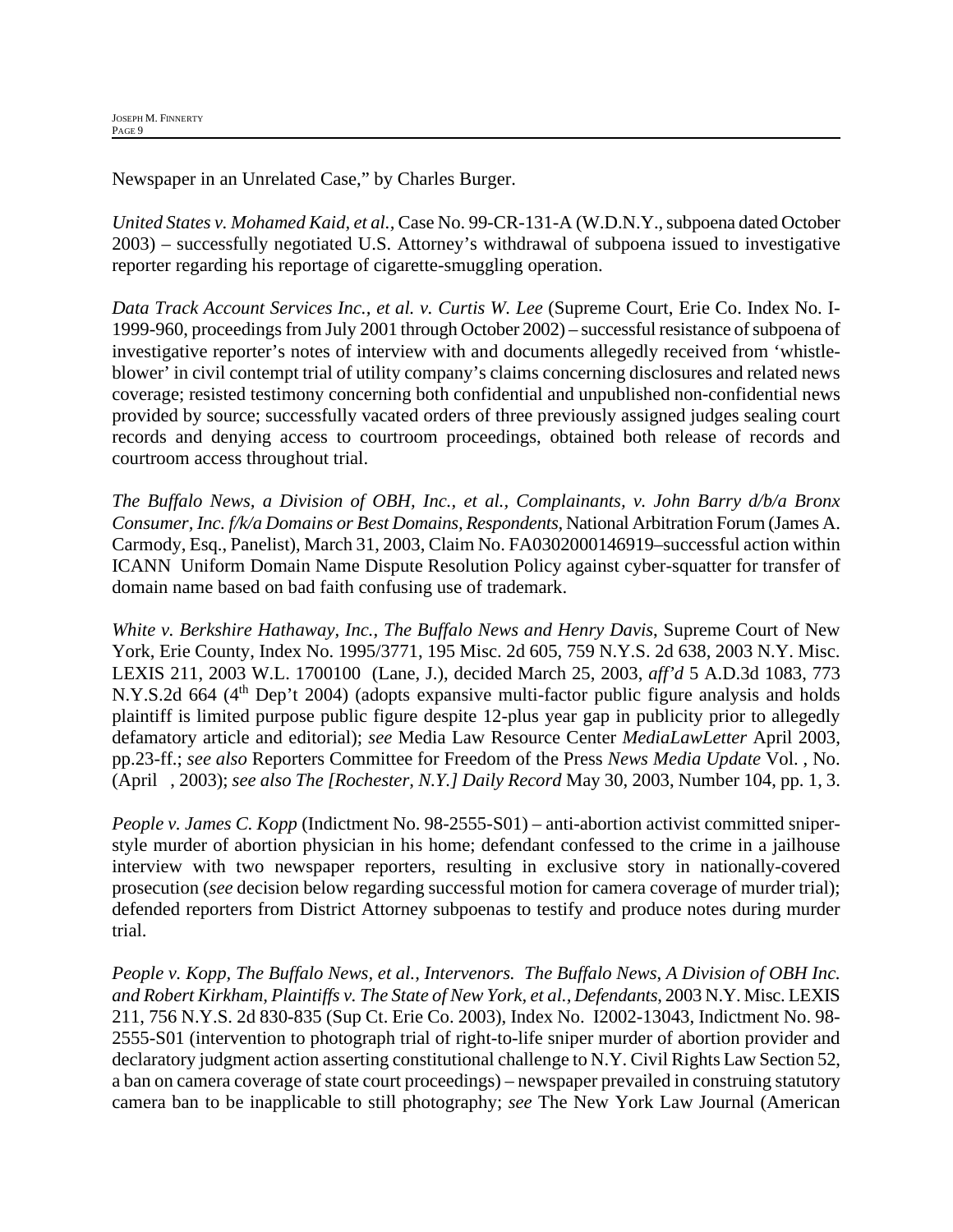Lawyer Media)(January 21, 2003); decision published, The New York Law Journal, February 14, 2003; *see also* Reporters Committee for Freedom of the Press *News Media Update* Vol. 9, No. 4 (February 24, 2003); *see also* Media Law Resource Center *MediaLawLetter* April 2003, pp. 57-ff.; *and see The Buffalo News, et al. v. The State of New York, et al.*, 195 Misc. 2d 605, 756 N.Y.S.2d 830 (Sup Ct. Erie Co. 2003), noted *supra.*

*People of the State of New York v. James Charles Kopp*, Supreme Court of New York, Erie County (June 6, 2002) (Sniper Murder of Abortion Provider, Dr. Barnett Slepian, M.D.)–newspaper access to cover arraignment proceedings using still photography; *see* Reporters Committee for Freedom of the Press *News Media Update* Vol. 8, No. 12 (June 17, 2002).

*Elibol v. Berkshire Hathaway, Inc. (The Buffalo News) and Henry L. Davis,* Supreme Court of New York, Erie County Index No. 9991/98, on plaintiff's appeal, 298 A.D.2d 944, 747 N.Y.S.2d 649 (4<sup>th</sup>) Dep't 2002)–summary judgment awarded to media defendants in private-figure case regarding article containing error in report of physician professional misconduct proceeding, when the court found: "Plaintiff Elibol has failed to make a showing that the publisher acted in a grossly irresponsible manner. A transcription error, where the gist of the article is correct, runs between ordinary negligence by reporter or editor, and a simple typographical error. It is not actionable." (Fahey, J.).

*Muscarella v. Berkshire Hathaway, Inc. d/b/a The Buffalo News, Jerry Zremski and Thomas J. Dolan,* 278 A.D.2d 854, 721 N.Y.S.2d 432 (4<sup>th</sup> Dep't 2000), *mot lv app den,* 724 N.Y.S.2d 143 (4<sup>th</sup>) Dep't 2001)–reversal of trial court denial of newspaper's motion for summary judgment, dismissing complaint by public development corporation manager against paper and its reporters who, in covering HUD audit that disclosed waste and mismanagement in housing program, published that plaintiff had ". . . tried to pocket . . ." program funds the auditors determined he improperly had received as fees for housing inspections.

*In the Matter of the Application of The City School District of the City of Buffalo for an Order to Compel Discovery and Inspection against Non-Parties WBEN-Entercom Corporation, WGR-Entercom Corporation, WKBW-Granite Broadcasting, WIVB-Lynn Broadcasting, WGRZ-Gannett Broadcasting and The Buffalo News-Berkshire Hathaway, Before Trial, Prior to Instituting Suit,*  Supreme Court of New York, Erie County Index No. 2000-7717–successfully represented daily newspaper, CBS television news affiliate and local news-radio stations in opposing municipality's petition for pre-action discovery of news gathering information (including reporters' notes and outtakes of press conferences, interviews of union leaders and accounts of union meetings) for a suit against the union in the context of a threatened teachers' strike; the Court dismissed the proceeding in favor of the media, Order (Dillon, J.) September 2000.

*In the Matter of the Adoption of Gabriela: Jacqueline and Jimmy Galeas, Petitioners v. Judy Oliver and Brian Bratton, Respondents,* Niagara County Family Court (Hon. John F. Batt), December 22, 1999–court access proceeding; Petitioners and Respondents objected to newspaper reporter's courtroom presence during hearings on adoption/custody dispute in which would-be adoptive father was convicted sex offender included in the State's Sex Offender Registry; negotiated on-record full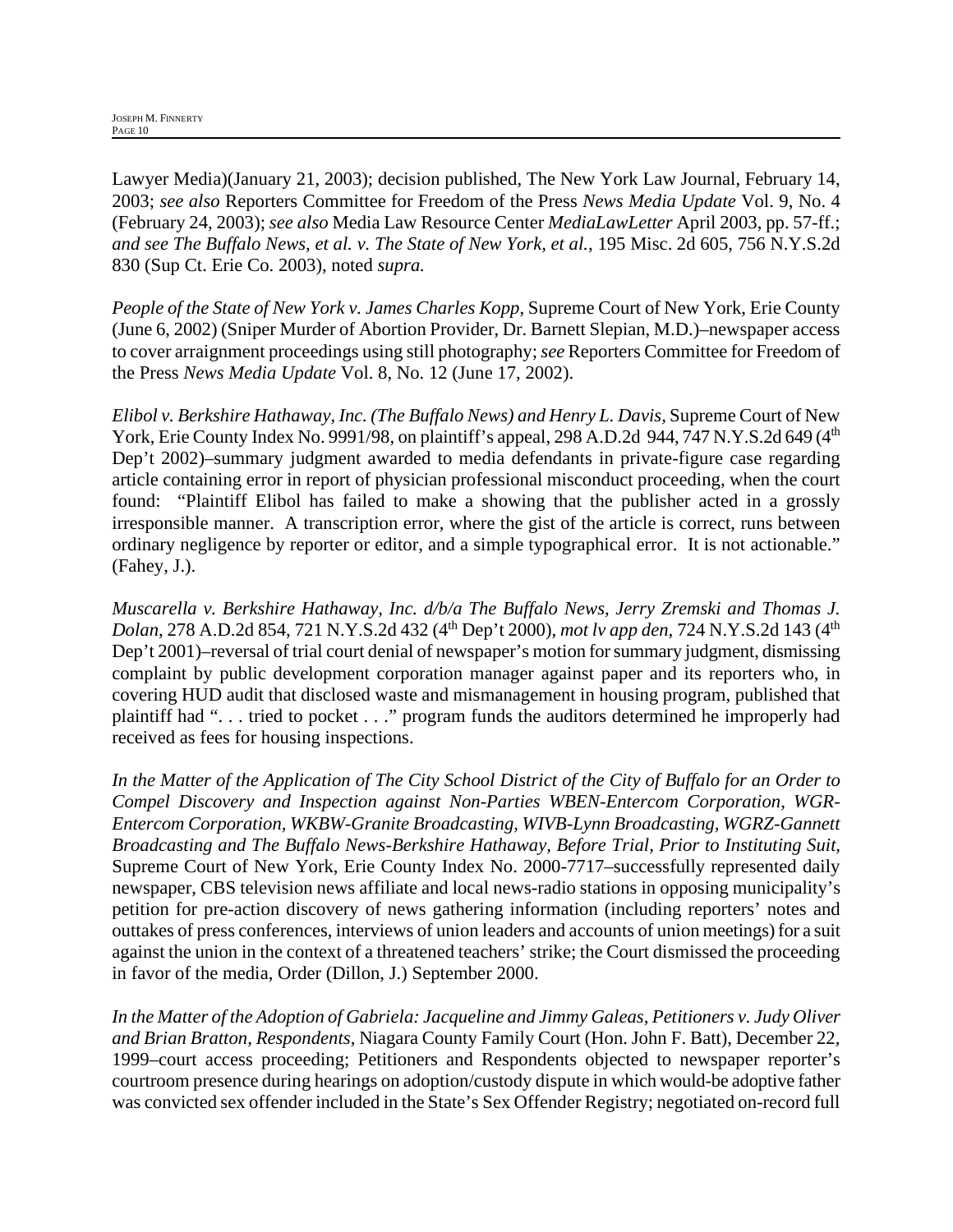courtroom access resulting in front-page feature article and follow-ups.

*People of the State of New York v. Kindt,* Indictment No. 99-87–in a case of apparent first impression, the Court upheld media access rights over a defendant's Sixth Amendment claim of entitlement to continue seal on two written "confessions" pending his appeal from a bargained guilty plea to murder in a sensational case; in reliance both on a statute and a special agreement with the prosecutor, the 15-year old mentally challenged defendant retained his right to appeal the trial court's denial of his suppression motion despite his plea, and argued that the seal should continue to protect his fair trial rights in the event of a successful appeal, Order (Himelein, J.) May 3, 2000; *see*  Reporters Committee for Freedom of the Press *News Media Update* Vol. 6, No. 6 (May 15, 2000).

*Pellegrino v. The Buffalo News, A Division of Berkshire Hathaway, Inc. and Joseph P. Ritz,* 265 A.D.2d 841, 696 N.Y.S.2d 740 ( $4<sup>th</sup>$  Dep't 1999) – reversal of trial court award of summary judgment to plaintiff and award of summary judgment to defendants, dismissing the complaint; error in reporting plaintiff had pleaded guilty to a felony when he had actually pleaded guilty to a misdemeanor is not gross irresponsibility sufficient to establish liability under the applicable standard of care.

*Matter of The Buffalo News, a Division of Berkshire-Hathaway, Inc., The Associated Press and Salamanca Press, Petitioners, v. Hon. Larry M. Himelein, Cattaraugus County Court Judge, Honorable William H. Mountain, III, Salamanca City Court Judge, Edward M. Sharkey, Cattaraugus County District Attorney, and Edward K. Kindt, Respondents,* 262 A. D. 2d 1072, 692 N.Y.S. 2d 247 (4th Dep't 1999)–representation of newspapers and press association in case involving media access to preliminary hearing and subsequent trial proceedings.

*Geraci, et al. v. The Buffalo News, et al.,* Supreme Court of New York, Erie County Index No. 3072/92 (Michalek, J.), decided October 5, 1999, order filed December 8, 1999–summary judgment awarded to media defendants in action arising from series of reports investigating payroll, vacation and overtime corruption in municipal streets and sanitation departments.

*In the Matter of the Application of the Buffalo News ... for the Unsealing of Documents* (Oklahoma City Bomber Timothy McVeigh Investigatory Files), 969 F. Supp. 869 (W.D.N.Y. 1997)– successful assertion of newspaper's right of access to warrant information and search/investigatory results of federal law enforcement searches of Buffalo-area native McVeigh's home (The Oklahoma City bombing of the Murrah Federal Office Building).

*The Buffalo News v. Buffalo Enterprise Development Corp.*, 84 N.Y. 2d 488, 644 N.E. 2d 277, 619 N.Y.S. 2d 695, 23 Media L. Rptr. 1187 (1994), 201 A.D. 2d 988, 608 N.Y.S. 2d 755 (1994); 83 N.Y. 2d 993, 640 N.E. 2d 142, 616 N.Y.S. 2d 475 (1994) – media access to records of public corporation.

*Parlato and Ardmore Inc. v. Roman d/b/a Herbert Roman Galleries, et al.* (Supreme Court, Erie Co. Index No. 5683/92) and *Curry d/b/a/ Williston Auctions et al. v. Roman* (Index No. 14584/92) – in defamation action among participants in auction of savings & loan's assets, successfully moved to quash subpoenas for testimony of three non-party newspaper reporters; Order filed August 30, 1994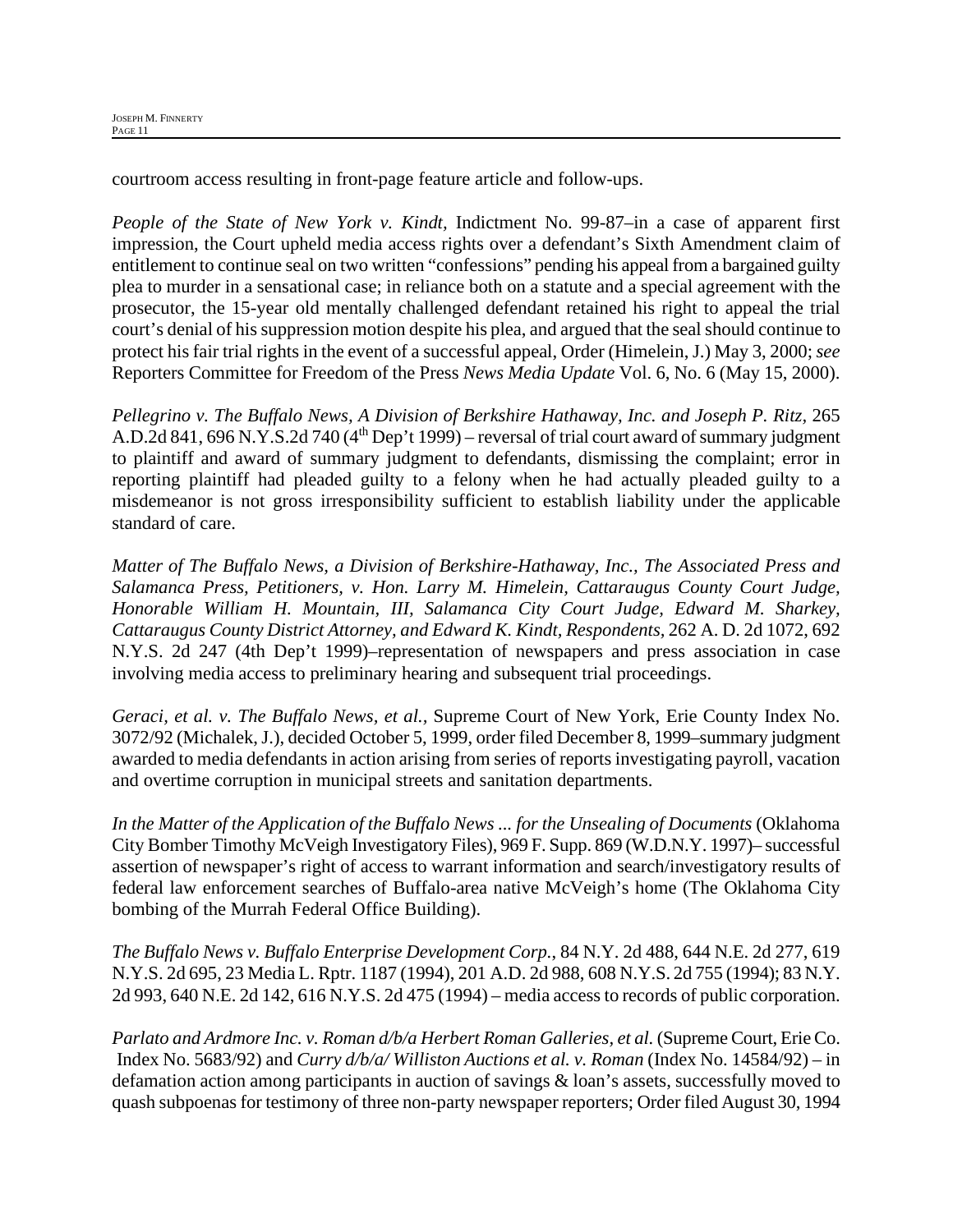(Flaherty, J.); *see* decision of underlying proceedings at *Curry v. Roman*, 217 A.D.2d 314, 635 N.Y.S.2d 391 (4th Dep't 1995), *appeal den.*, 88 N.Y.2d 804, 646 N.Y.S.2d 984(1996).

*National Bar Ass'n–Buffalo Chapter v. Capital Cities Broadcasting Corp., The Buffalo News,* 1987 WL 19103, 14 Media L. Rptr. 1917 (W.D.N.Y. 1987) – defense of charges of racial/gender bias in reportage.

*Buffalo Evening News, Inc. v. Small Business Administration*, 666 F. Supp. 467 (W.D.N.Y. 1987) – media access to corporate records.

• FEDERAL ADMINISTRATIVE PROCEDURE/INDIAN LAW

*Citizens Against Casino Gambling in Erie County, et al. v. Kempthorne, Secretary of the Interior, et al.*, 2007 WL 108466 (January 12, 2007 W.D.N.Y)(Skretny, J.) – federal judge, deciding defense motion to dismiss, Native American motion to dismiss and plaintiffs' motion for summary judgment held in plaintiffs' favor that federal officials were arbitrary and capricious in improperly approving a Native American nation's gambling ordinance to conduct casino gambling on land it owned at Buffalo, New York; vacated the National Indian Gaming Commission's ("NIGC") approval of the Seneca Nation's Gaming Ordinance (without which casino gambling cannot occur); and remanded the matter to the NIGC Chairman with specific instructions to determine whether the Buffalo parcel is "Indian Lands" as defined in the Indian Gaming Regulatory Act ("IGRA") and to consider, if necessary, the applicability of Section 20 of IGRA (which prohibits gaming on Indian lands acquired after 1988) to the Buffalo parcel, and to provide an explanation of the bases for his determinations. Accordingly, the present status of the Seneca's Buffalo parcels is that they are not eligible for Indian gambling under federal law, and the Seneca Nation does not have an approved Gaming Ordinance authorizing the tribe to conduct gambling operations in the City of Buffalo.

# LAW OF CONTRACTS

*Kenford Company, Inc. v. The County of Erie, et al.,* 73 N.Y. 2d 312, 537 N.E. 2d 176, 540 N.Y.S. 2d 1 (1989) (*"Kenford II"*) – forseeability of damages; damages within contemplation of parties; prospective appreciation of value as damages; *see* "Written In Blood. The Pursuit of Justice – A Century of Western New York's Most Sensational Trials," *The Buffalo News* June 27, 1999 by Nicole Peradotto

*Kenford Company, Inc. v. The County of Erie, et al.,*138 A.D. 2d 946, 526 N.Y.S. 2d 282 (4th Dep't 1988) – same

*Kenford Company, Inc. and The Dome Stadium, Inc. v. The County of Erie, et al.*, 67 N.Y. 2d 257, 493 N.E. 2d 234, 502 N.Y.S. 2d 131 (1986) (*"Kenford I"*) – requirement of reasonable certainty of proof of lost prospective profits damages; damages as within the contemplation of the parties; stricter proof required by new business regarding expectancy damages in contract

*Kenford Company, Inc. and The Dome Stadium, Inc. v. The County of Erie, et al.,* 108 A.D. 2d 132,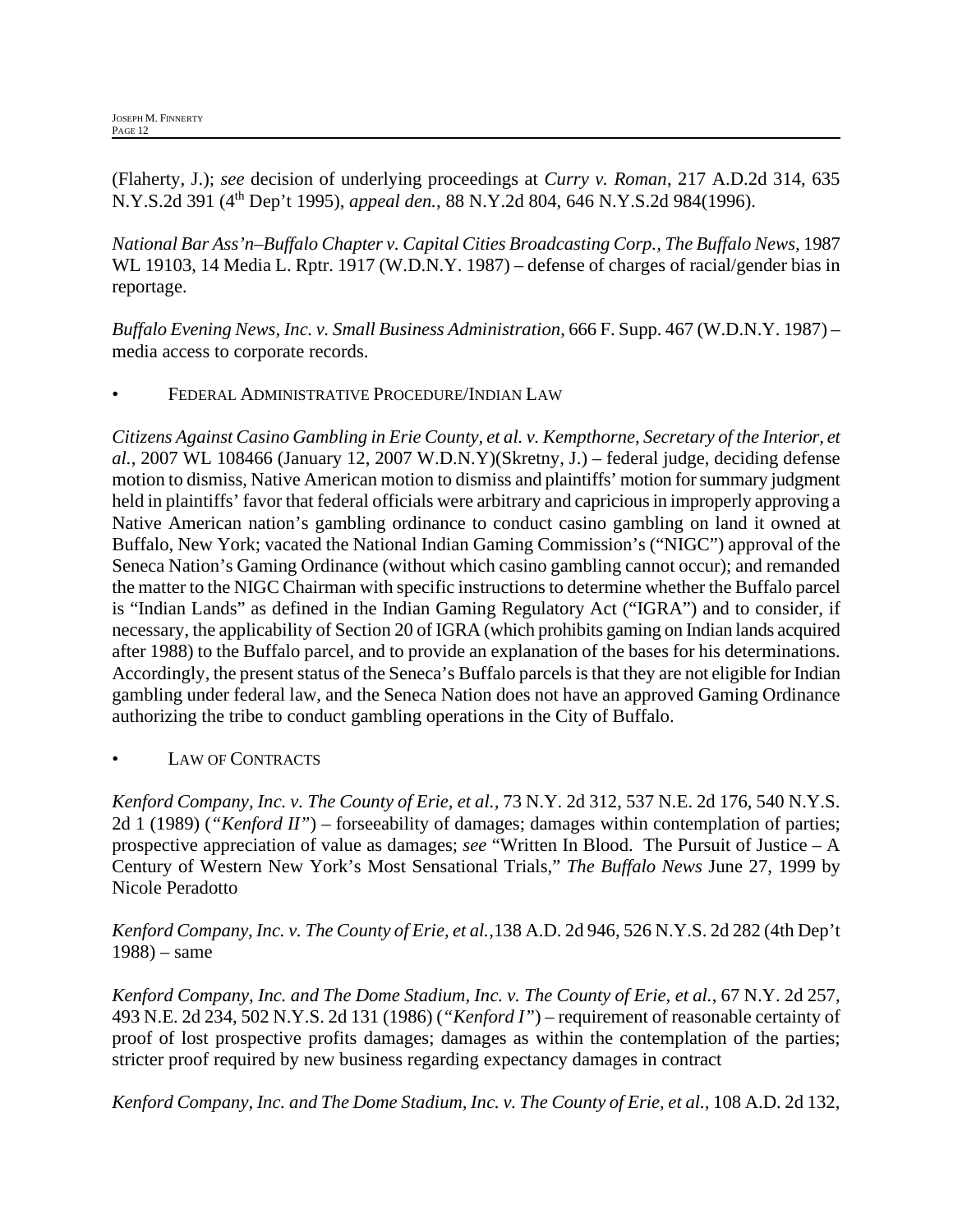489 N.Y.S. 2d 939 (4th Dep't 1985) – same

*Dunlop Tire Corp. v. Occidental Chemical Corp.,* 177 A.D. 2d 969, 577 N.Y.S. 2d 1014 (4th Dep't 1991), *aff'd,* 79 N.Y. 2d 1040, 594 N.E. 2d 943, 584 N.Y.S. 2d 449 (1992) – preclusion of summary judgment on contractual obligations/warranties

*Camp Dresser & McKee Inc. v. The City of Niagara Falls,* 142 A.D. 2d 973, 530 N.Y.S. 2d 391 (4th Dep't 1988) – preclusion of summary judgment on contractual account stated

• LITIGATION/PROCEDURE

*Eastman Machine Company v. Diamond Needle Corp.*, \_\_\_F. Supp.\_\_\_, 2000 WL 1887827 (W.D.N.Y. 2000) (99-CV-0450E) (Elfvin, J.)–defense of patent, trademark and unfair competition claims; court permits defendant to move for recovery of legal fees from plaintiff as condition to permitting plaintiff's amendment of complaint to withdraw certain claims

*Occidental Chemical Corp., et al. v. Hartford Accident and Indemnity Company, et al.,* 184 A.D. 2d 1038, 584 N.Y.S. 2d 247 (4th Dep't 1992)--attorney-client privilege; preservation of privilege claims

*Kenford Company, Inc. and The Dome Stadium, Inc. v. The County of Erie, et al.*, 97 A.D. 2d 982, 468 N.Y.S. 2d 1019 (4th Dep't 1983)--venue; jury selection; related constitutional principles

*Kenford Company, Inc. and The Dome Stadium, Inc. v. The County of Erie, et al.,* 93 A.D. 2d 998, 461 N.Y.S. 2d 628 (4th Dep't 1983)--ad damnum increase

*Kenford Company and The Dome Stadium, Inc. v. The County of Erie, et al.,* 96 A.D. 2d 1134, 467 N.Y.S. 2d 1021 (4th Dep't), 60 N.Y. 2d 558, 457 N.E. 2d 89, 469 N.Y. S. 2d 1026 (1983)- taxpayers' intervenor motion denied

*Stewart v. New York Telephone Company v. Niagara Mohawk Power Corp.,* 136 A.D. 2d 907, 524 N.Y.S. 2d 923 (4th Dep't 1988)--third-party plaintiff separate burden of proof vis-a-vis third-party defendant.

#### *PUBLICATIONS*

Member, New York State Bar Association, Special Bar Committee, Task Force on Free Expression in the Digital Age, Report (To Be Issued).

(Keynote Speaker) "Challenges to Free Speech and Press in a Digital Age," Bar Association of Erie County (N.Y.), Annual Law Day Ceremonies, Statler City, Buffalo, N.Y., May 2, 2019 (Later published in: Erie County Bar *Bulletin*; *Voir Dire* (magazine of the American Board of Trial Advocates).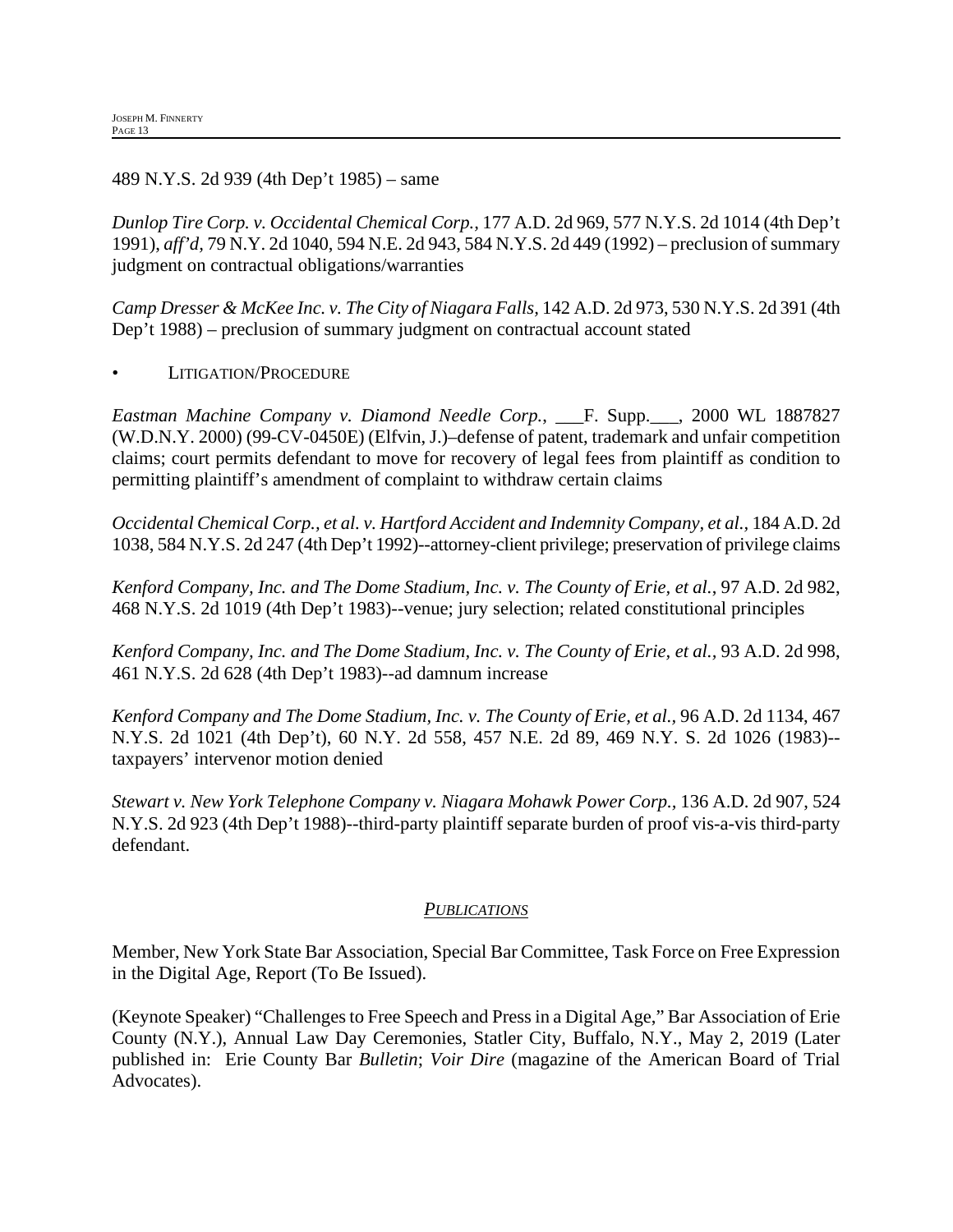Victor P. Goldberg, Rethinking Contract Law and Contract Design (Northampton, MA and Cheltanham, UK: Edward Elgar Publishing 2015), Finnerty quoted throughout Chapter 9, *"Buffalo's Field of Dreams: Kenford Company v. Erie County*," pp. 96 – 114.

"*Buffalo News* Wins Summary Judgment: Strong Headline Makes for Strong Headline Law," *MediaLawLetter* November 2005, pp. (New York: Media Law Resource Center).

"Old Public Figures Never Die, Nor Do They Fade Away: A Multi-factor Approach to Public Figure Analysis," *Media LawLetter* April 2003, pp.23-ff. (New York: Media Law Resource Center).

"Where You Stand Is Decisive–*People v. Kopp*: New York's Statutory Courtroom Camera Ban Does Not Apply to Still Photography," *Media LawLetter* April 2003, pp. 57-ff. (New York: Media Law Resource Center).

(Author) Media Law Resource Center Committee Report (Pre-Broadcast/Prepublication Review Committee) "Media Liability for Breach of Promise to Maintain a Source's Confidentiality after *Cohen v. Cowles Media Co*.," May 2004.

(Contributor) Media Law Resource Center Committee Report (Pretrial Committee) "Issue Checklist for Motions to Dismiss and Summary Judgment in a Defamation Action" August 2004.

(Contributor) Media Law Resource Center Committee Report (Pretrial Committee) "Discovery Roadmap" October 2004.

## *SPEAKING/LECTURES/OTHER*

June 1, 2019 Appointed by Henry M. Greenberg, Pres., New York State Bar Association, to Membership on the Task Force on Free Expression in the Digital Age (Cynthia Arato and David McCraw, Co-Chairs).

October 19, 2017 Investigative Post, 2017 Distinguished Service Award For Contributions to Investigative Journalism.

April 24, 2017 Presentation on the New York Freedom of Information Law (with Mickey H. Osterreicher, National General Counsel to the National Press Photographers Association) to the State University of New York at Buffalo, School of Law, Civil Liberties and Transparency Clinic.

January 17, 2017 Presentation (with Mickey H. Osterreicher, National General Counsel to the National Press Photographers Association) to the Media Law Committee of the New York State Bar Association, New York City, New York, regarding the "Four Corners" photo-journalism project.

March 2015 Investigative Post (investigativepost.org) Event Series, Panelist: "Dodging Accountability," a discussion of the growing effort by government at the local, state and federal levels to thwart transparency and accountability.